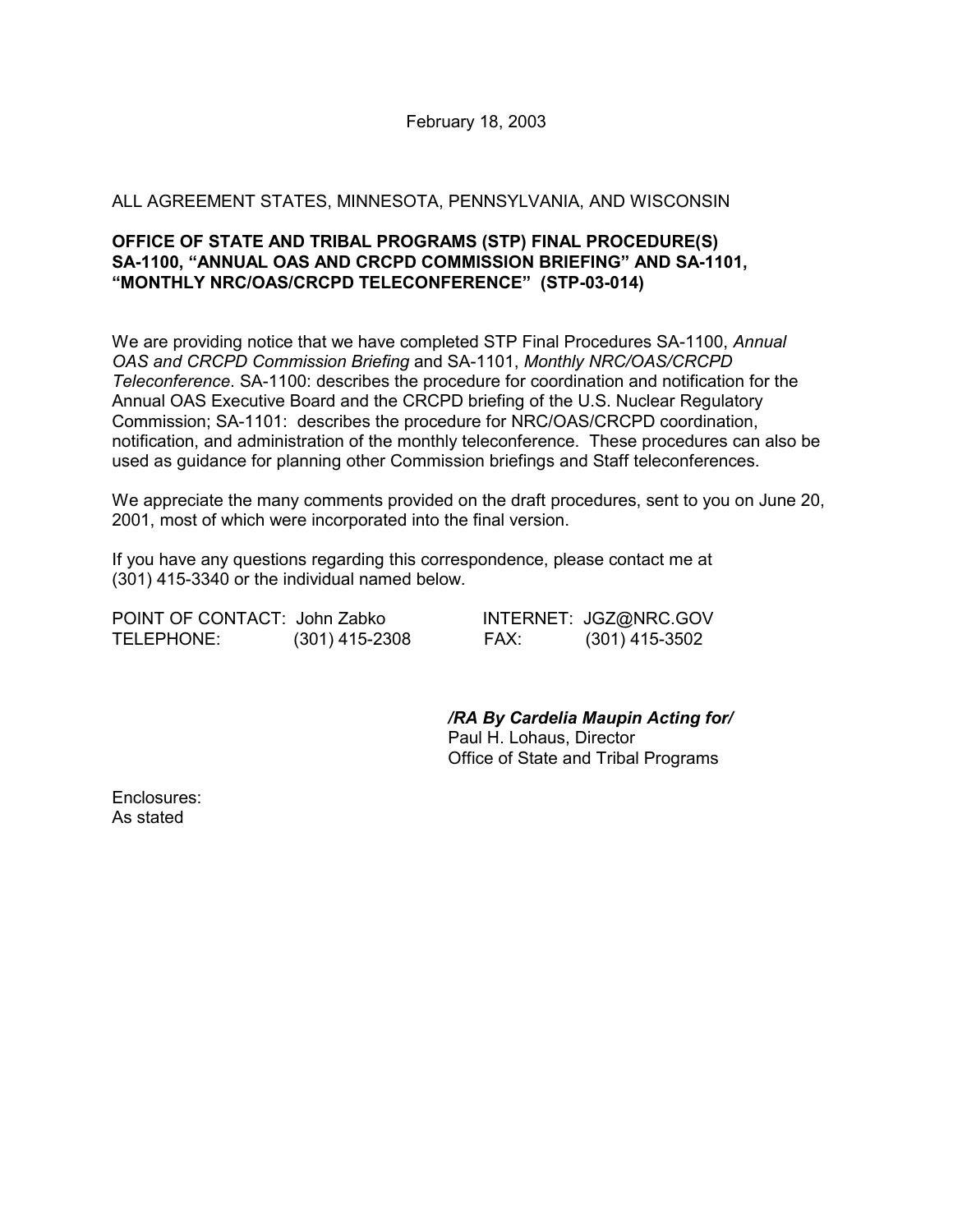#### Distribution:<br>DIR RF DIR RF DCD (SP03)<br>STP Staff PDR (YES  $PDR (YESV)$ Agreement State File

#### **DOCUMENT NAME: C:\MYFILES\Copies\STP-03-014.wpd**

**To receive a copy of this document, indicate in the box:** "**C**" = Copy without attachment/enclosure "**E**" = Copy with attachment/enclosure "**N**" = No copy

| OFFICE | <b>STP</b> | STP:DD                             | STP:D                      |  |  |
|--------|------------|------------------------------------|----------------------------|--|--|
| NAME   | JZabko:gd  | <b>JMPiccone</b><br>(CHMaupin for) | PHLohaus<br>(CHMaupin for) |  |  |
| DATE   | 02/6/03    | 02/06/03                           | 02/06/03                   |  |  |

ML030580093 **OFFICIAL RECORD COPY**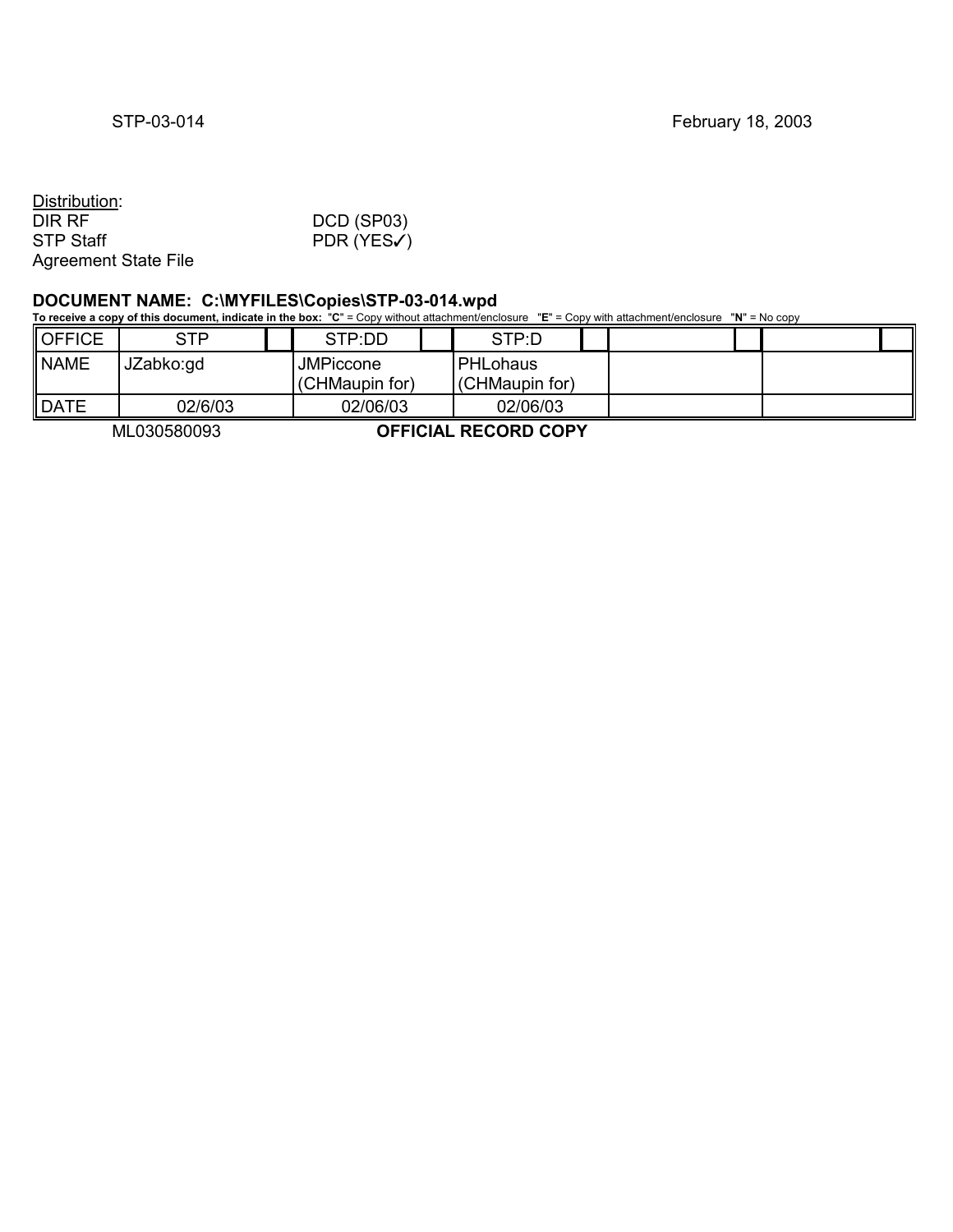

# **STP Procedure Approval**

# *Annual Organization of Agreement State and Conference of Radiation Control Program Directors Inc. Commission Briefing*

## **SA-1100**

| Issue Date:                                  | February 18, 2003                          |  |                          |  |  |
|----------------------------------------------|--------------------------------------------|--|--------------------------|--|--|
| <b>Review Date:</b>                          | February 18, 2006                          |  |                          |  |  |
| Paul H. Lohaus<br>Director, STP              | Original signed by<br>Paul H. Lohaus       |  | Date: 2/18/2003          |  |  |
| Josephine M. Piccone<br>Deputy Director, STP | Original signed by<br>Josephine M. Piccone |  | <i>Date:</i> $2/11/2003$ |  |  |
| John G. Zabko<br>Procedure Contact, STP      | Original signed by<br>John G. Zabko        |  | Date: 2/6/2003           |  |  |

### *NOTE*

*The STP Director's Secretary is responsible for the maintenance of this master copy document as part of the STP Procedure Manual. Any changes to the procedure will be the responsibility of the STP Procedure Contact. Copies of STP procedures will be distributed for information.*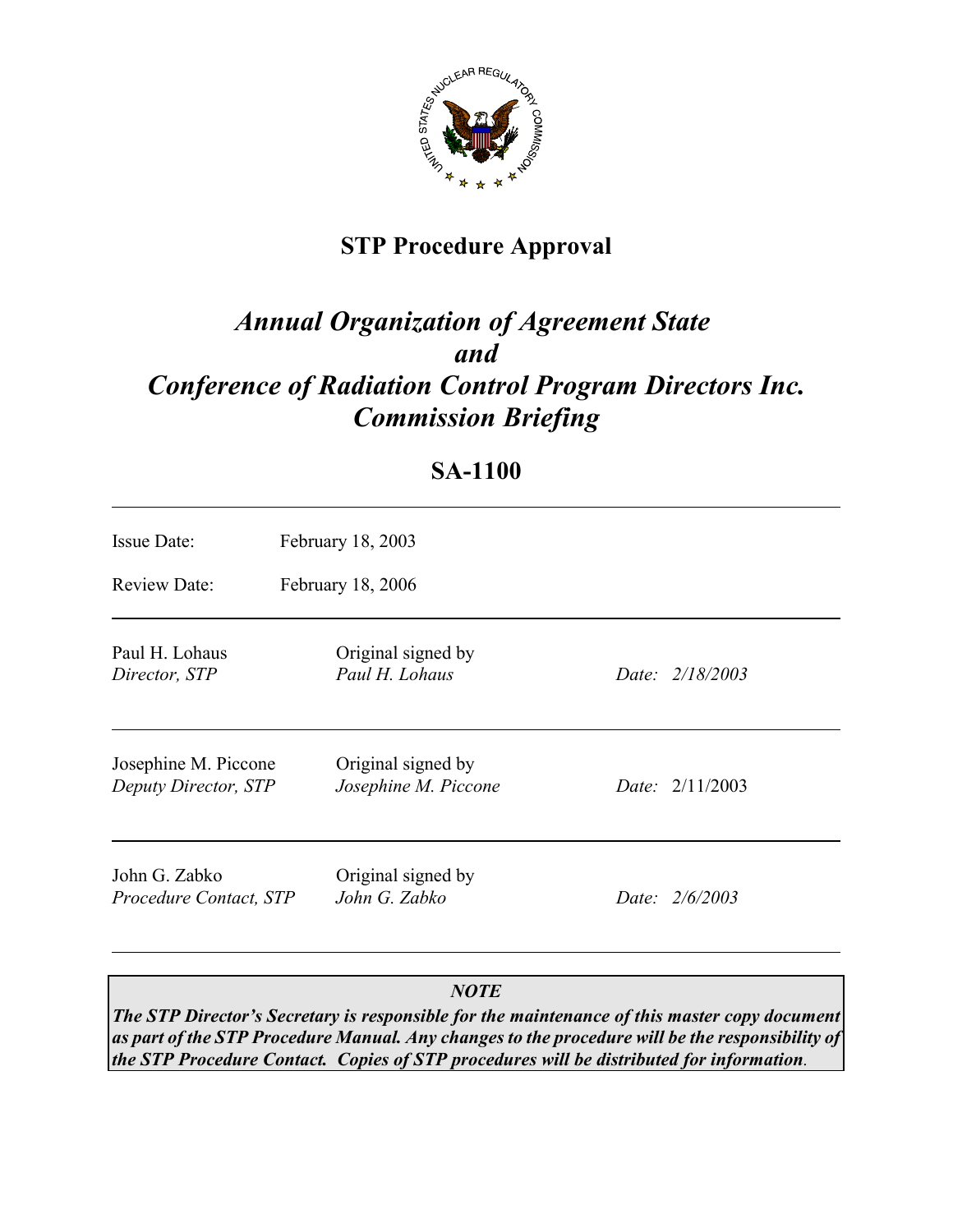

**Procedure Title**: *Annual Organization of Agreement States and Conference of Radiation Control Program Directors, Inc., Commission Briefing* **Procedure Number: SA-1100**

#### **I. INTRODUCTION**

This document describes the procedure for the coordination and notification of the Office of State and Tribal Programs (STP), the Organization of Agreement States (OAS) and Conference of Radiation Control Program Directors, Inc. (CRCPD), briefing of the U.S. Nuclear Regulatory Commission (the Commission). This procedure can also be used as guidance for planning other Commission briefings.

#### **II. OBJECTIVES**

- A. To provide guidance to STP, OAS and CRCPD staff on scheduling the Annual OAS/CRCPD Commission Briefings, taking into account west coast state's interest in observing the briefing via teleconference or webcast.
- B. To provide guidance to OAS and CRCPD on the submission of briefing materials in advance of the annual Commission briefing.
- C. To provide guidance to STP, OAS and CRCPD staff on interactions with the Office of the Executive Director for Operations (OEDO) and the Office of the Secretary (SECY) of the Commission staff.
- D. To provide guidance to STP staff on interactions with the Office of the Chief Information Officer (OCIO) staff regarding arrangements for audio visual support, including video tape requests, and Commission video streaming for interested States.

#### **III. BACKGROUND**

The Annual OAS/CRCPD Commission briefing provides an opportunity for the OAS Executive Board and the CRCPD Chairperson to inform the Commission of radioactive materials policy and regulatory issues of mutual interest. The annual OAS/CRCPD Commission briefing originated from an annual letter presented to the Commission, following the OAS annual Meeting, discussing areas of concern or mutual interest between the Commission and the OAS. The CRCPD was included in this briefing as the two organizations, OAS and CRCPD, developed a closer working relationship. The participants of the briefing usually include the Chair, Chair elect and past Chair of the OAS and the current Chair of the CRCPD. The annual Commission briefing has been used in place of this annual OAS/CRCPD Commission letter.

#### **IV. ROLES AND RESPONSIBILITIES**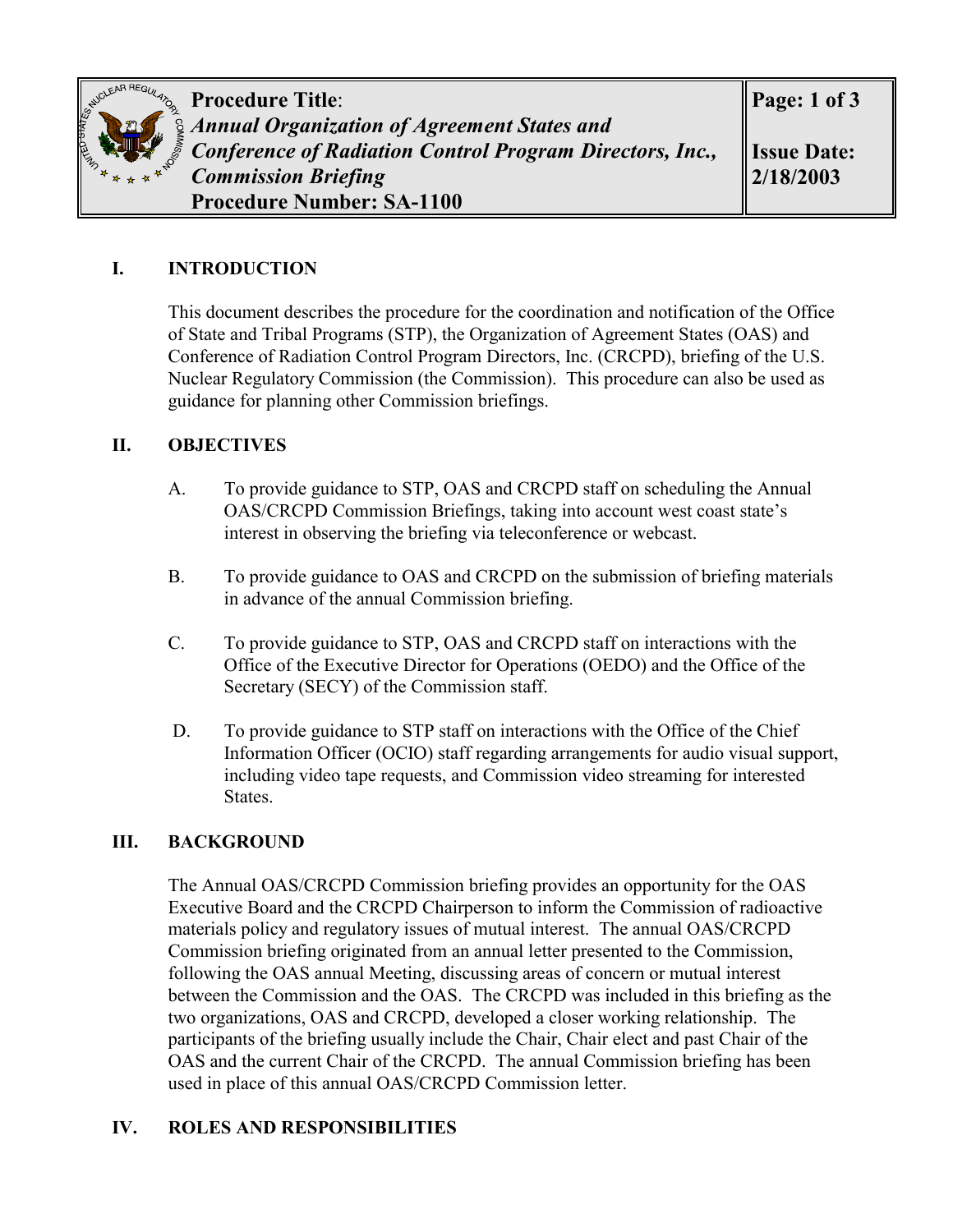- A. The OAS and CRCPD should notify STP on an annual basis of their desire to brief the Commission and will identify areas for discussion. This notification should be in the form of a letter addressed to the Director of STP and should usually follow the annual fall Agreement State meeting.
- B. STP has the lead responsibility for coordinating the scheduling of the Annual OAS/CRCPD Commission Briefing with SECY through the OEDO, as well as coordinating any audio/visual support.
- C. STP will request a detailed listing of briefing topics, from the OAS and CRCPD, following the scheduling of the briefing. OAS and CRCPD should provide the list to STP no later than 45 days prior to the briefing date.
- D. STP will provide the listing of topics together with background information on each topic, developed by the Staff, to the Commissioner Assistants no later than 14 days prior to the brief . Included in the briefing package, STP will also forward to the Commissioner Assistants, a synopsis of Agreement States and Regions Integrated Materials Performance Evaluation Program (IMPEP) reviews.
- E. OAS has the lead responsibility, in consultation with CRCPD, for soliciting topics of discussion and coordinating State participation in the annual Commission briefing.
- F. STP will provide Agreement and non-Agreement States with notification of the Commission briefing, including information concerning the webcast of the briefing from the NRC website, as soon as possible following the confirmation of the Commission brief date with OAS, CRCPD and SECY.

### **V. GUIDANCE**

- A. Scheduling Commission Briefing
	- 1. STP, in coordination with OEDO and SECY, will provide the OAS and CRCPD with proposed Commission briefing dates. Commission briefings are generally scheduled for approximately 1.5 hours. To the degree possible, STP will work with SECY to identify briefing times no earlier than 11:00 a.m. EST to accommodate the viewing by States in the Pacific time zone. The first 45 minutes is generally devoted to the OAS/CRCPD briefing and the remaining time is reserved for the Commissioners' questions and answers.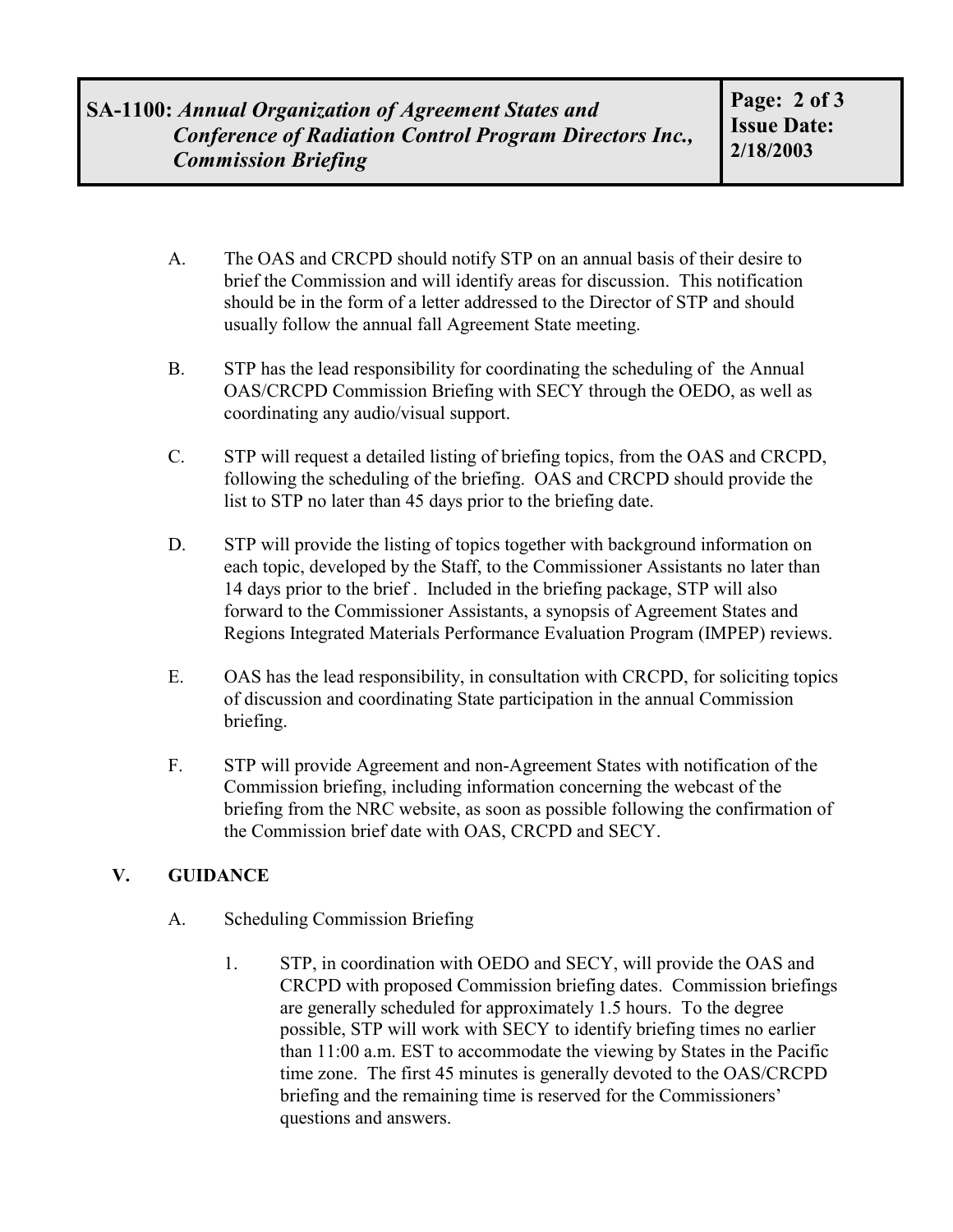- B. Submission of Commission Briefing Materials
	- 1. OAS and CRCPD will provide STP with the names of the Commission briefing participants. STP will provide that information to OEDO and SECY.
	- 2. OAS and CRCPD will provide STP copies of all briefing materials including any electronic presentations in advance of the briefing in a format following Commission guidance. These materials should be submitted to the OEDO for submission to the Commission **at least** five business days in advance of the scheduled Commission briefing.
	- 3. STP will make 75 copies of the submitted briefing material or other relevant written information, provided by OAS and CRCPD, and make that information available in the Commissioners' Conference Room approximately 20 minutes before the start of the Commission briefing.
- C. Scheduling Audio/Visual Needs and Support
	- 1. STP has the lead responsibility for coordinating with OCIO on audio/ visual support for the OAS/CRCPD Commission briefing.
	- 2. OAS and CRCPD briefing materials should be reviewed, and electronic presentations programmed into the audio/visual booth in the Commissioners Conference Room at least 30 minutes before the start of the Commission briefing.
- D. Agreement and Non-Agreement State participation
	- 1. The annual OAS/CRCPD Commission briefing is accessible for viewing via the world wide web. It will be webcast from the NRC web Site at: http://www.nrc.gov/public-involve/public-meetings/webcast-live.html States are encouraged to go to the site in advance of the scheduled day of the briefing to verify that their computer system contains the appropriate software for viewing the briefing. The web site contains information on the software necessary for viewing and where to obtain system upgrades to allow webcast viewing.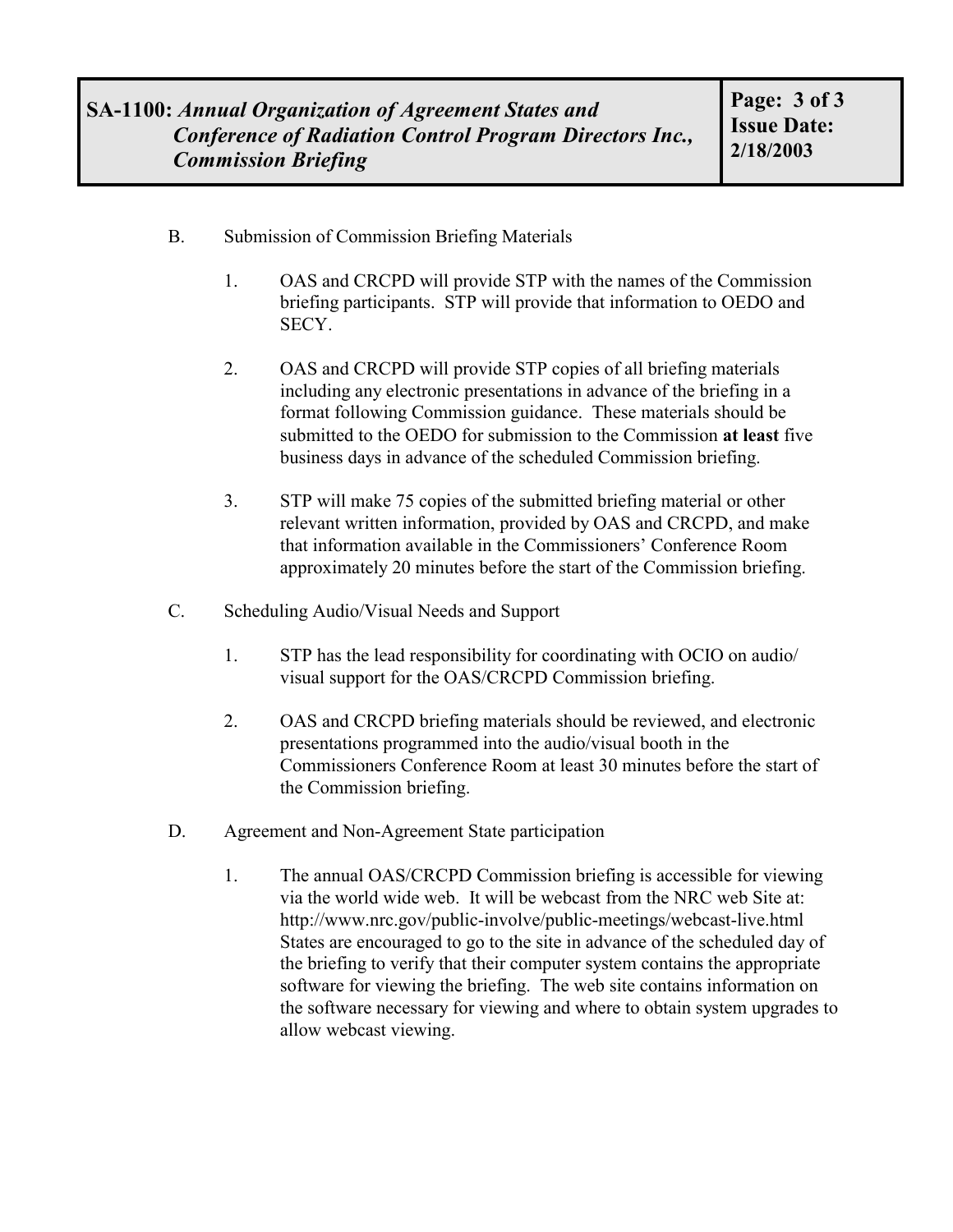

## **STP Procedure Approval**

# *Monthly U.S. Nuclear Regulatory Commission Organization of Agreement States Conference of Radiation Control Program Directors, Inc. Teleconference* **SA-1101**

| Issue Date:                                  | February 18, 2003                          |                 |  |  |  |  |
|----------------------------------------------|--------------------------------------------|-----------------|--|--|--|--|
| <b>Review Date:</b>                          | February 18, 2006                          |                 |  |  |  |  |
| Paul H. Lohaus<br>Director, STP              | Original signed by<br>Paul H. Lohaus       | Date: 2/18/2003 |  |  |  |  |
| Josephine M. Piccone<br>Deputy Director, STP | Original signed by<br>Josephine M. Piccone | Date: 2/11/2003 |  |  |  |  |
| John G. Zabko<br>Procedure Contact, STP      | Original signed by<br>John G. Zabko        | Date: 2/6/2003  |  |  |  |  |

## *NOTE*

*The STP Director's Secretary is responsible for the maintenance of this master copy document as part of the STP Procedure Manual. Any changes to the procedure will be the responsibility of the STP Procedure Contact. Copies of STP procedures will be distributed for information.*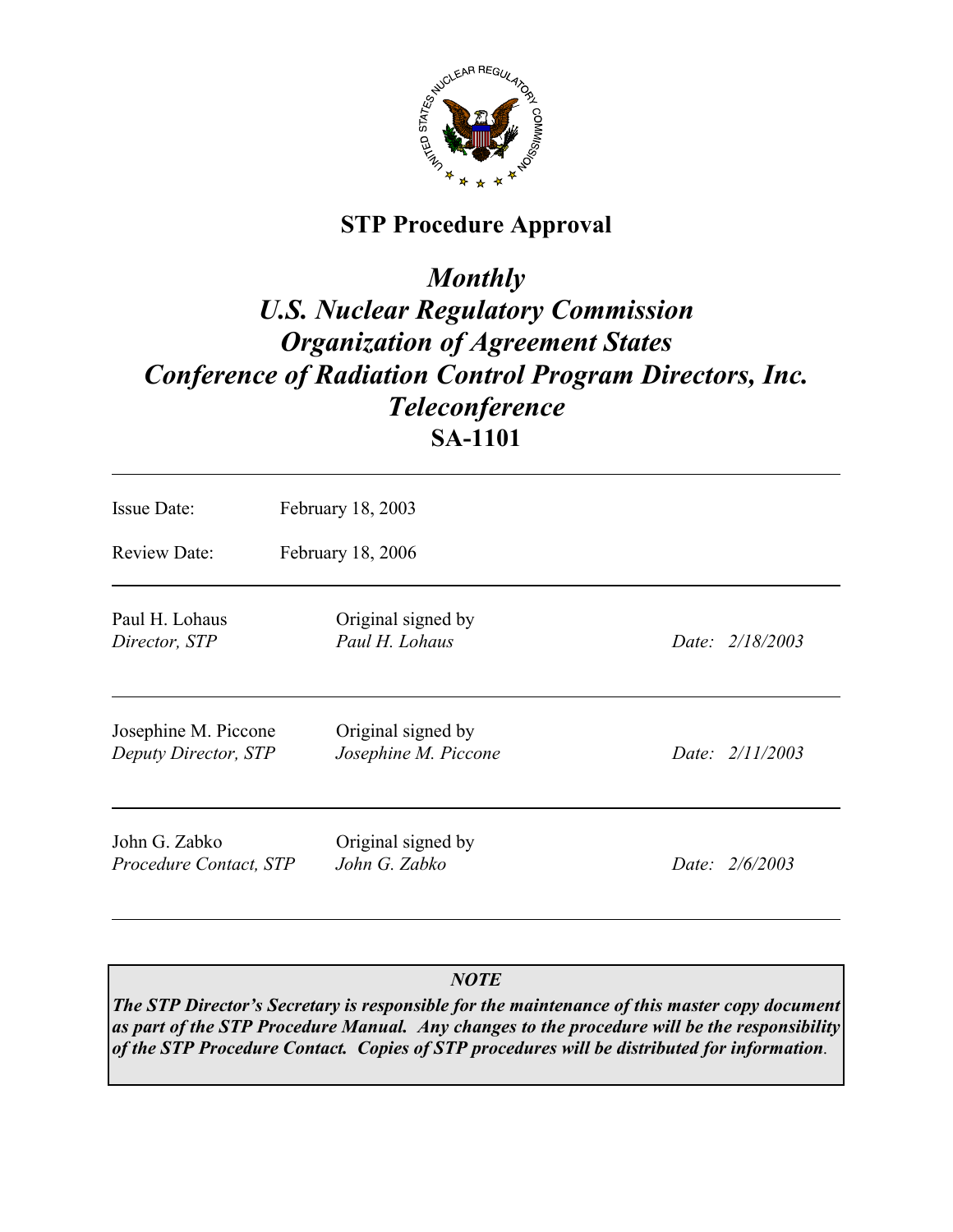

## **I. INTRODUCTION**

This document describes the procedure for the Nuclear Regulatory Commission (NRC) Office of State and Tribal Programs (STP), Organization of Agreement States (OAS) and Conference of Radiation Control Program Directors, Inc. (CRCPD) for coordination, notification, and administration of the Monthly NRC/OAS/CRCPD Teleconference (Monthly Teleconference) to discuss items of mutual interest. This procedure can also be used as guidance for planning other teleconferences with the OAS and the CRCPD, as needed.

### **II. OBJECTIVES**

To provide guidance to STP, OAS, CRCPD, NRC offices and other interested States on the coordination, notification and administration of the Monthly Teleconference.

### **III. BACKGROUND**

The Monthly Teleconference was established on July 14, 1995, between NRC and OAS. The purpose of the conference was to discuss with OAS the programmatic changes that STP was in the process of developing in the areas of the Integrated Materials Performance Evaluation Program (IMPEP) and the Policy Statement on the Adequacy and Compatibility of Agreement State Programs. Due to the success of the 1995 Teleconference, OAS and NRC agreed the teleconference should be held on a monthly basis and the agenda should be expanded to include other current topics, and the CRCPD should also join the Teleconference. The Monthly Teleconference continues to provide a regular opportunity for the NRC, OAS, and CRCPD to discuss regulatory issues of mutual interest.

### **IV. ROLES AND RESPONSIBILITIES**

### A. STP

- 1. STP has the lead responsibility for coordination, notification, and administration of the Monthly Teleconference with the OAS, the CRCPD and NRC staff.
- 2. STP will designate a project manager who will be responsible for coordination and notification of the Monthly Teleconference.
- 3. STP will establish an electronic notification list of participants based on inputs from the OAS, CRCPD, NRC staff and other interested States.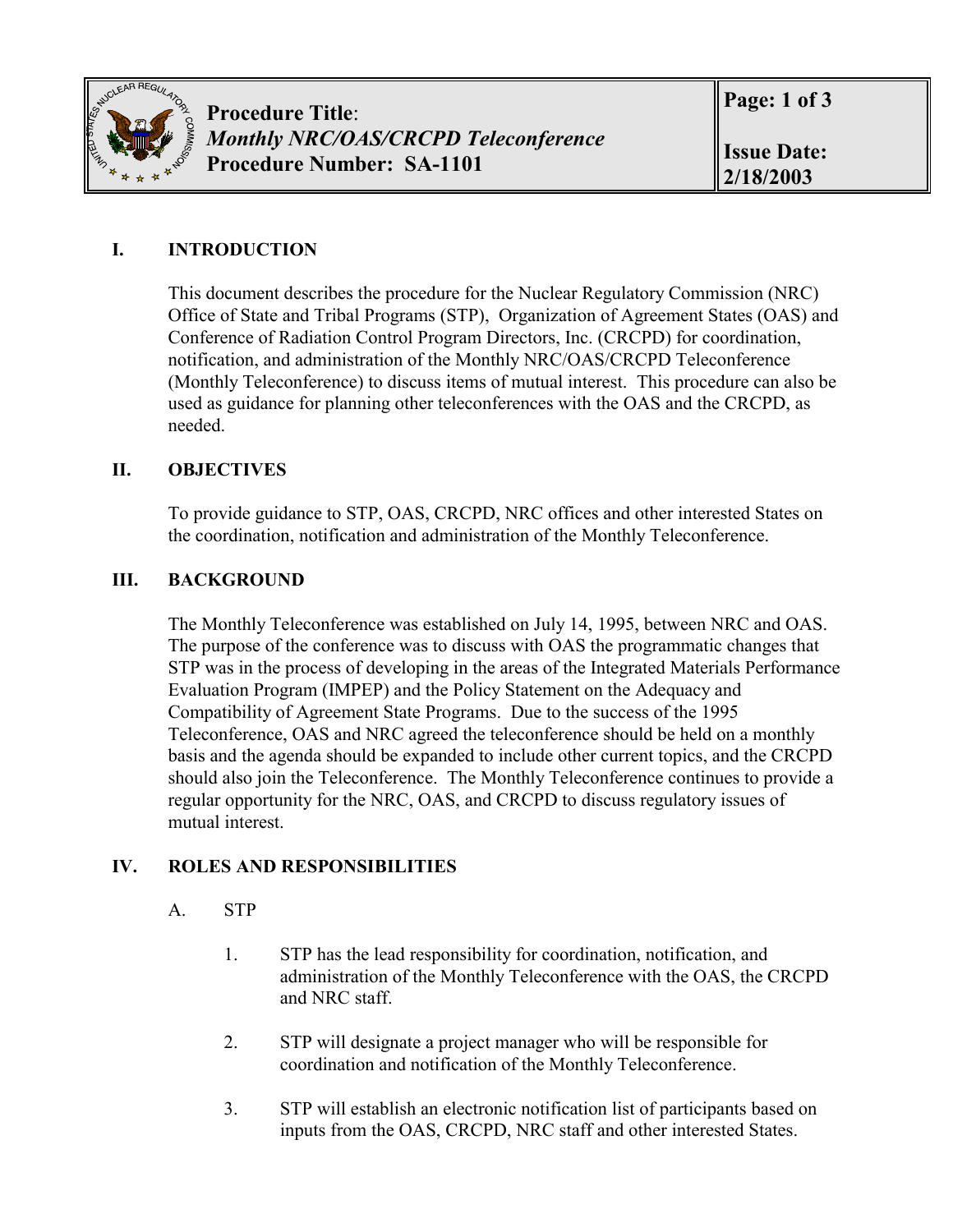- 4. STP will periodically update the list of participants as directed by the OAS, CRCPD, NRC staff and other interested States.
- 5. STP will reserve a Monthly Teleconference bridge number with an adequate number of telephone lines.
- 6. STP will notify the list of participants of the upcoming Monthly Teleconference.
- 7. STP will distribute a draft agenda for the Monthly Teleconference, and will solicit input on the draft agenda.
- 8. STP will revise the draft agenda after the receipt of comments from the list of participants and will distribute the final agenda for the Monthly Teleconference.
- B. OAS
	- 1. OAS will supply comments/suggestions on the draft agenda for the Monthly Teleconference.
	- 2. An OAS designee will take notes during the monthly teleconference and distribute same to interested participants.
- C. CRCPD
	- 1. CRCPD will supply comments/suggestions on the draft agenda for the Monthly Teleconference

### **V. GUIDANCE**

- A. STP Preparations for the Monthly Teleconference
	- 1. Teleconference Date and Time: The date and time of the Monthly Teleconference will be established through collaboration with the list of participants. The date and time of the next Monthly Teleconference will usually be decided at the end of each Monthly Teleconference. If a situation arises, which requires the modification of the agreed upon date and time, STP will promptly notify the participants of the change and will collaborate with the participants to establish a new date and time. In addition, other teleconferences, as needed, may be held outside of the Monthly Teleconference schedule.